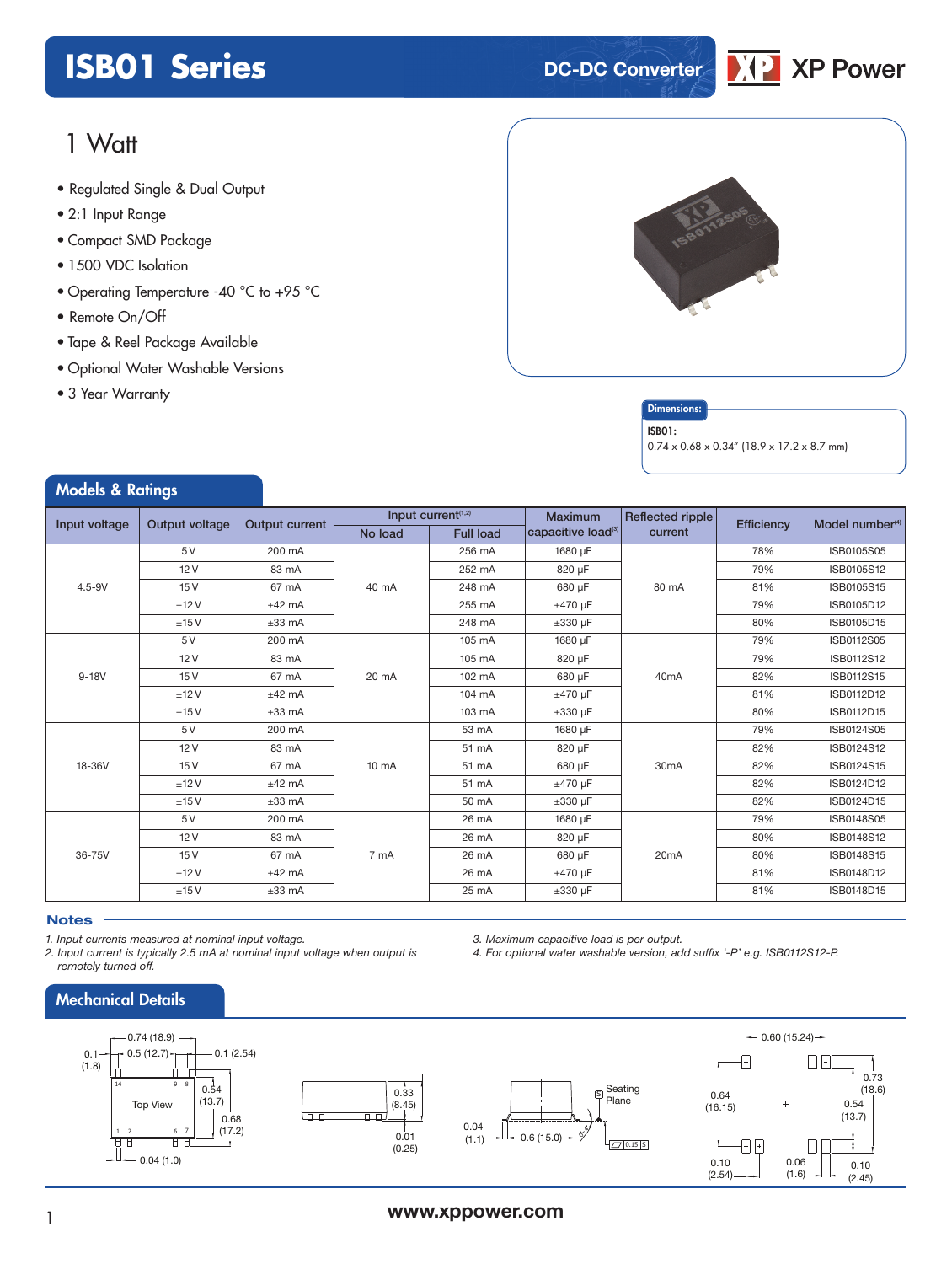# **ISB01 Series**



Input

| Characteristic      | <b>Minimum</b>                                                                                  | Typical | <b>Maximum</b> | <b>Units</b> | <b>Notes &amp; Conditions</b> |  |
|---------------------|-------------------------------------------------------------------------------------------------|---------|----------------|--------------|-------------------------------|--|
|                     | 4.5                                                                                             |         | 9              | <b>VDC</b>   | 5 V nominal                   |  |
| Input Voltage Range | 9.0                                                                                             |         | 18             |              | 12 V nominal                  |  |
|                     | 18.0                                                                                            |         | 36             |              | 24 V nominal                  |  |
|                     | 36.0                                                                                            |         | 75             |              | 48 V nominal                  |  |
| Input Filter        | <b>Internal Capacitor</b>                                                                       |         |                |              |                               |  |
|                     |                                                                                                 |         | 15             | VDC for 1 s  | 5 V nominal                   |  |
| Input Surge         |                                                                                                 |         | 25             |              | 12 V nominal                  |  |
|                     |                                                                                                 |         | 50             |              | 24 V models                   |  |
|                     |                                                                                                 |         | 100            |              | 48 V models                   |  |
| Remote On/Off       | ON: Logic high (2.5 - 5.5 V) or open circuit<br>OFF: Logic low (<0.8 V) or short pin 1 to pin 2 |         |                |              |                               |  |

| Output                          |                |                |         |              |                                                                                                  |
|---------------------------------|----------------|----------------|---------|--------------|--------------------------------------------------------------------------------------------------|
| Characteristic                  | <b>Minimum</b> | <b>Typical</b> | Maximum | <b>Units</b> | <b>Notes &amp; Conditions</b>                                                                    |
| Output Voltage                  | 5              |                | 30      | <b>VDC</b>   | See Models and Ratings table                                                                     |
| Initial Set Accuracy            |                |                | ±1.0    | $\%$         |                                                                                                  |
| Output Voltage Balance          |                |                | ±1.0    | %            | For dual output with balanced laods                                                              |
| Minimum Load                    |                |                |         | A            | No minimum load required                                                                         |
| Line Regulation                 |                |                | ±0.2    | $\%$         |                                                                                                  |
| Load Regulation                 |                |                | ±1.0    | $\%$         |                                                                                                  |
| <b>Cross Regulation</b>         |                |                | ±5.0    | %            | On dual output models when one load is varied between<br>25% and 100% and other is fixed at 100% |
| <b>Transient Response</b>       |                | 3              | 5       | % deviation  | Recovery within 1% in less than 250 us for a 25% load<br>change.                                 |
| Ripple & Noise                  |                |                | 75      | mV pk-pk     | 20 MHz bandwidth. Measured using 0.47 µF ceramic<br>capacitor.                                   |
| <b>Short Circuit Protection</b> |                |                |         |              | Continuous, with auto recovery                                                                   |
| Maximum Capacitive Load         |                |                |         |              | See Models and Ratings table                                                                     |
| <b>Temperature Coefficient</b>  |                |                | 0.02    | $\%$ /°C     |                                                                                                  |

| <b>General</b>               |                    |                |                |              |                               |
|------------------------------|--------------------|----------------|----------------|--------------|-------------------------------|
| Characteristic               | <b>Minimum</b>     | <b>Typical</b> | <b>Maximum</b> | <b>Units</b> | <b>Notes &amp; Conditions</b> |
| Efficiency                   |                    | 80             |                | %            | See Models and Ratings table  |
| Isolation: Input to Output   | 1500/1800          |                |                | <b>VDC</b>   | 60 s/1 s                      |
| <b>Isolation Resistance</b>  | 10 <sup>9</sup>    |                |                | Ω            | At 500 VDC                    |
| <b>Isolation Capacitance</b> |                    |                | 50             | pF           |                               |
| <b>Switching Frequency</b>   |                    | 220            |                | kHz          |                               |
| Power Density                |                    |                | 5.8            | $W/in^3$     |                               |
| Mean Time Between Failure    |                    | 2.8            |                | <b>MHrs</b>  | MIL-HDBK-217F, +25 °C GB      |
| Weight                       |                    | 0.01(4.5)      |                | Ib(g)        |                               |
| Moisture Sensitivity Level   | Level <sub>2</sub> |                |                |              | IPC/JEDEC J-STD-020D.1        |

| <b>Environmental</b>            |                |                |                |              |                               |
|---------------------------------|----------------|----------------|----------------|--------------|-------------------------------|
| Characteristic                  | <b>Minimum</b> | <b>Typical</b> | <b>Maximum</b> | <b>Units</b> | <b>Notes &amp; Conditions</b> |
| <b>Operating Temperature</b>    | $-40$          |                | $+95$          | °C           | See Derating Curve.           |
| Storage Temperature             | $-55$          |                | $+125$         | $^{\circ}$ C |                               |
| Case Temperature                |                |                | $+95$          | °C           |                               |
| Humidity                        |                |                | 95             | %RH          | Non-condensing                |
| Cooling                         |                |                |                |              | Natural convection            |
| Case Flammability               | UL 94V-0 Rated |                |                |              | Non conductive black plastic  |
| Lead-Free Reflow Solder Process |                |                |                |              | IPC/JEDEC J-STD-020D.1        |